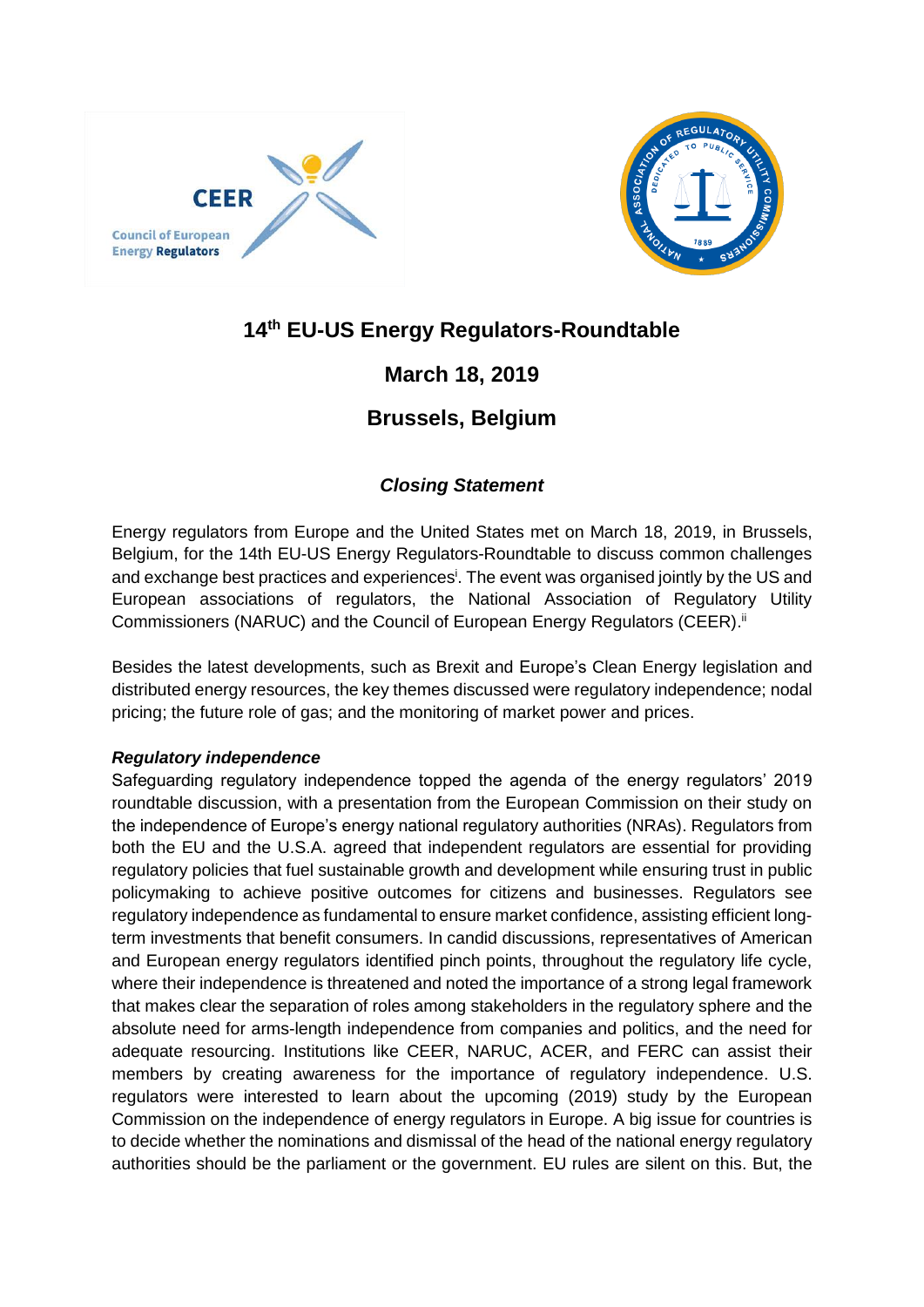legal provisions have been strengthened in the new Clean Energy legislative package to ensure the appointment of the Board of NRAs is an independent and impartial procedure.

The Commission's study (to be published in April 2019) has found that whilst Europe has very far reaching legal provisions on legal independence (e.g., Article 35 of Directive 2009/72), the law is often not mirrored in practice (e.g., on the approval of tariffs; or soft influences on questions such as how much cross-border capacity is needed; or with governments cutting the funding of the regulators). CEER pointed to a very explicit example in Slovenia in 2017 when the independence of the regulatory agency was being completely undermined. CEER wrote to the European Commission informing them and following an intervention by the European Commission, the proposed legislation was withdrawn.

CEER highlighted the need also to have regulatory independence at European level for the EU Agency for the Cooperation of Energy Regulation (ACER).

#### **Wholesale Nodal Pricing**

The second session of the EU-US roundtable focused on nodal pricing for wholesale markets. A presentation from Professor Anthony Papavasiliou from the University of Leuven set the scene for an interesting discussion around zonal and nodal pricing models and the advantages and disadvantages of both models. CEER explained that the European Electricity Target Model was developed over ten years ago and marks a major achievement in integrating European wholesale electricity markets. However, it is based on simplified assumptions that consider the European transmission network as a set of interconnected bidding zones, often as large as one or several European countries. This model does not always provide the appropriate wholesale price signals at a more local or regional level. Nodal design provides a solution for these issues; however, a nodal model can be perceived in Europe as more complex and suffering from liquidity problems. Professor Papavasiliou brought the debate beyond the academic level by presenting indicative results of inefficiencies in terms of dayahead and real time operations, based on a snapshot of data from the Central Western European market. A key lesson was how European transmission system operators (TSOs) coordination can have a major impact on short-term operational efficiency.

Given the retrofit to wholesale electricity markets facilitated by the EU's Clean Energy Package, regulators from across Europe were keen to hear about the experience from US colleagues on nodal pricing and the experience with PJM, and the governance arrangements in the U.S.A. Understanding the features that nodal pricing can offer with respect to pricing in system constraints at a more local level was important for European regulators, allowing them to inform future debate regarding a possible revision of the European Electricity Target Model. Regulators discussed the changing energy landscape such as demand participation and the integration of renewables, and what broad outcome for consumers they want from wholesale markets and the energy system.Discussion points included the key elements of market design and whether a new market design is a good way to achieve the desired outcome for consumers; the impact of market design on day-ahead operations such as balancing and active network management; and whether nodal pricing can provide an answer to problems observed with the zonal design.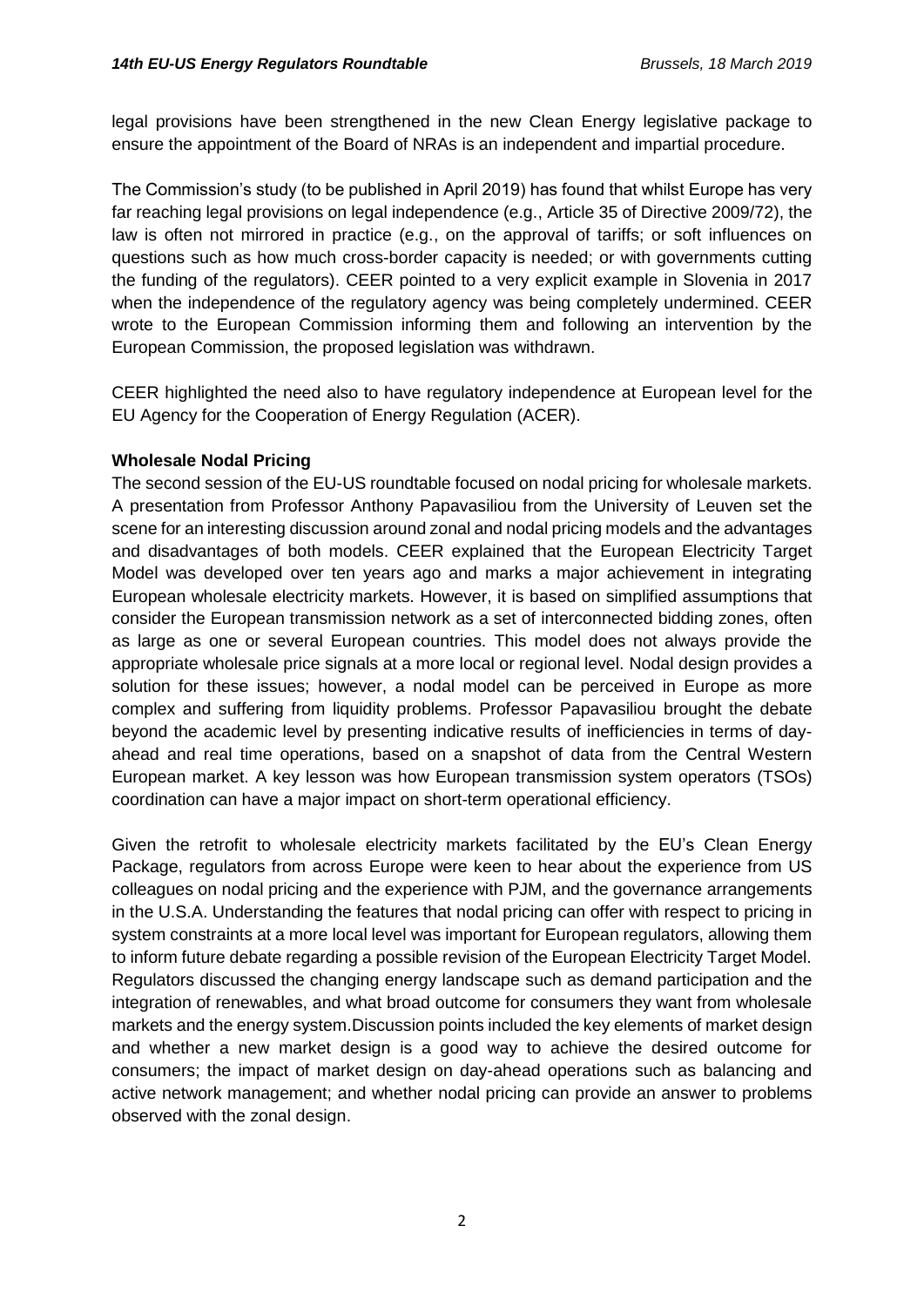### **The Future Role of Natural Gas**

Natural gas currently has an important place in the European energy mix and this is expected to continue for the foreseeable future. In the last decade, an increasing shift towards gas in thermal generation has been observed where gas supports climate change policy (by lowering CO<sup>2</sup> emissions in displacing coal or oil). However, in spite of its environmental advantages over other fossil fuels, the ambitious Paris Agreement decarbonisation targets and global oil price trends, the natural gas industry is undergoing a period of substantial uncertainty regarding its future role in the energy mix.

CEER explained the important role of gas in the decarbonisation agenda in the context of CEER's new "3D strategy" for the years 2019-2021, which focuses on

- (1) Digitalisation in the consumer interest;
- (2) Decarbonisation at least cost; and
- (3) Dynamic Regulation

In the context of the CEER's (2018) Future of Gas Report and its follow up work (including the new and the new EU gas legislative proposals), regulators explored the developments across US and EU gas markets and infrastructure. Apart from discussing global trends, a main discussion point was how the role of gas will change in the future, the factors that could affect the role of natural gas in the global energy mix and the impact on market design. Europe's regulators shared information on current work on regulatory implications for gas as a commodity and the role of the gas infrastructure from different perspectives such as technology, markets/competition and their monitoring and gas infrastructure safety. The discussion highlighted the importance of monitoring the development of competitive and liquid wholesale gas markets.

Concerns about carbon and methane are driving the natural gas sector to consider renewable natural gas in the U.S. California, which has a huge agricultural base and is huge emitter of methane now mandates the further reduction of green-house gases, has introduced public policy methane targets and a \$100 million grant program to promote the development of dairy digesters that will convert the waste into useable energy. Other states (like Idaho) are also considering renewable gas initiatives. Regulators examined issues such as the decarbonisation of heat, the greening of gas, and whether the current gas regulatory framework must adapt to meet the future challenges.

#### **Monitoring of Market Power and Prices**

Regulators underlined that monitoring market power and energy prices is vital to ensure integrity of electricity and gas markets. Participants agreed that consumers have a right to be protected from abusive forces in energy markets. Regulators from the U.S. and Europe made the most of this closed regulatory workshop to share experiences on the main types of market abuse behaviour they most frequently observe.

Participants agreed that regulators at state/national levels should be equipped with an appropriate toolset to identify, investigate, and, where market abuse has been identified, impose appropriate redress measures to protect market integrity and discourage other parties from pursuing similar activities in the future. Effective enforcement requires the combined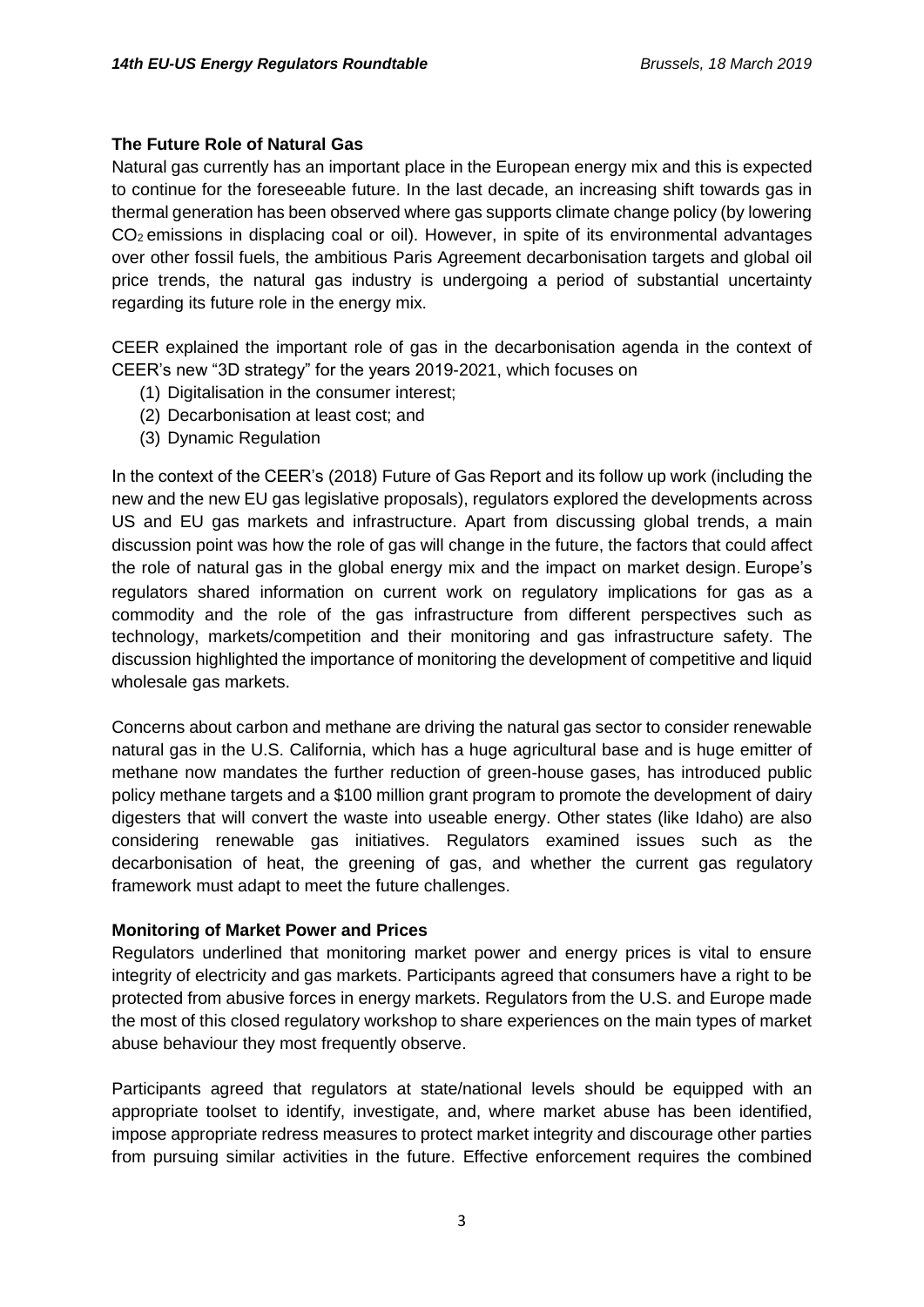efforts of national/state regulators and their supra-national/federal agencies such as ACER/FERC in monitoring market participant behaviour.

#### **Next Steps**

The meeting allowed regulators to discuss regulatory developments, practices, and future challenges. The issues discussed in this EU-US Roundtable are common challenges faced by energy regulators around the world. Regulators participating in the roundtable confirmed their commitment to continue a dialogue to share best practices and improve regulatory insights by coordinating both bilaterally and multilaterally, including through the working groups of the International Confederation of Energy Regulators (ICER).<sup>iii</sup>